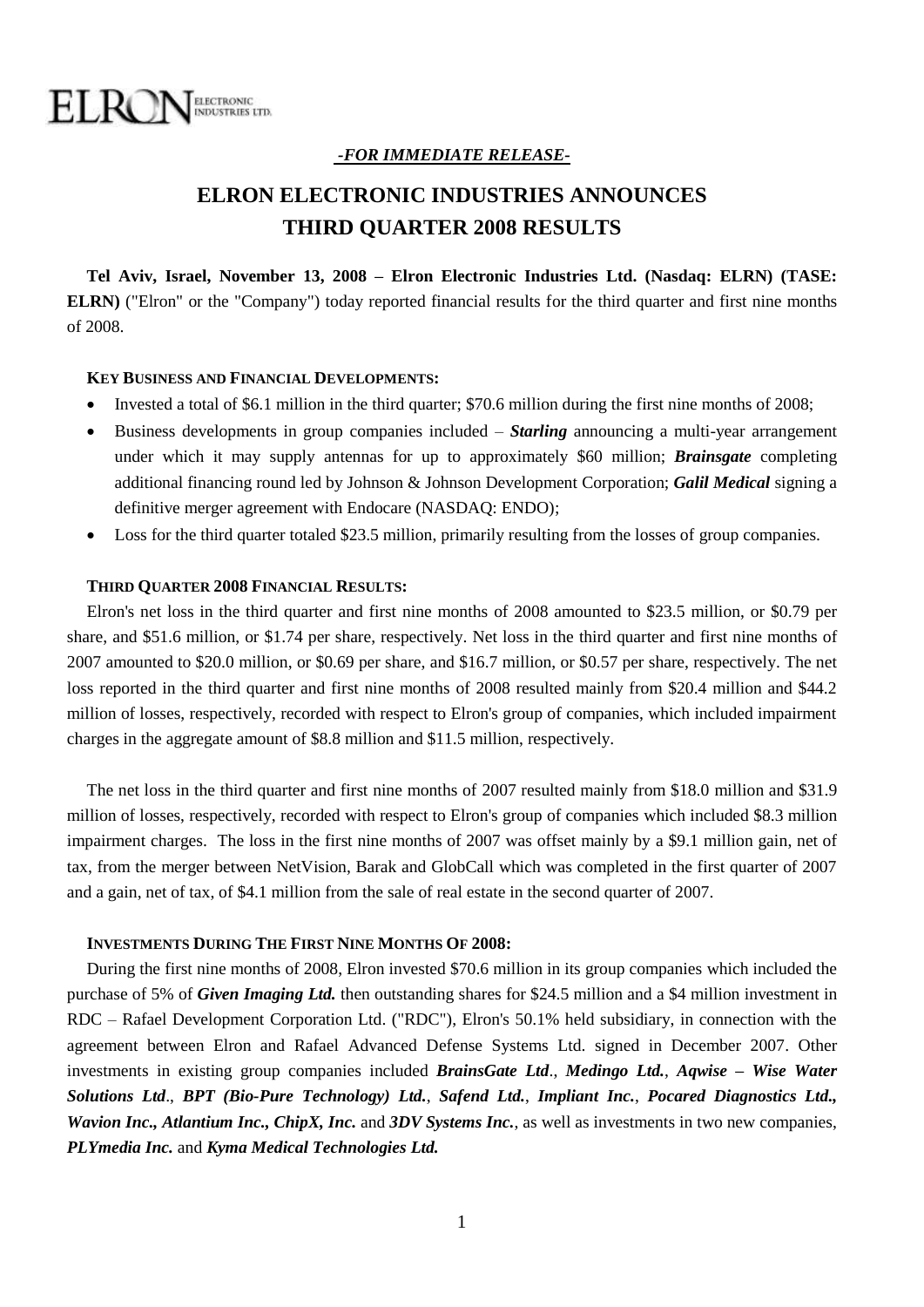### ELROI ELECTRONIC<br>INDUSTRIES LTD.

#### **RECENT NOTABLE DEVELOPMENTS IN GROUP COMPANIES:**

*Starling Advanced Communications Ltd.*, a developer and manufacturer of innovative airborne broadband antenna systems, announced on September 23, 2008 that an international communication service provider signed a detailed non-binding agreement with EMS, a satellite communications systems manufacturer, for the supply of innovative, two-way Ku band antenna systems for aircraft over a period of seven years. The antenna systems to be supplied will incorporate Starling's technology pursuant to the agreement signed between Starling and EMS. Starling estimates the value of its share in the non-binding agreement, if fully executed, at approximately \$60 million. There can be no assurance that any purchase orders will be issued.

On September 28, 2008 Elron announced a framework for the execution of several actions, the purpose of which is to strengthen the financial position of Starling, including the purchase by Elron of Starling Convertible Debentures in private transactions and by way of a tender offer for a total amount of approximately NIS 16 million (approximately \$4.4 million). In addition, Elron and RDC extended a loan to Starling in the amount of up to \$2 million.

*BrainsGate*, a developer of a broad treatment platform technology for brain diseases, completed in August 2008 a \$27.5 million financing round led by Johnson & Johnson Development Corporation (JJDC) joined by VC-Fund Agate Medical Investments LP. Elron's portion in this round amounted to \$6.5 million. Following the financing round, Elron holds 23.3% of BrainsGate's outstanding shares.

*Galil Medical*, a developer of minimally invasive cryotherapy systems and solutions, announced on November 10, 2008 that it has signed a definitive merger agreement with Endocare, Inc. (NASDAQ: ENDO), the terms of which call for a stock-for-stock merger transaction. The exchange ratio in the merger gives Galil Medical stockholders 48% of the post-merger stock. Prior to the financing transaction (described below), upon the closing of the merger, if completed, Elron and RDC together will hold approximately 7.7% of the merged company. Upon the closing of the merger, Endocare announced that it will sell \$16 million of newly issued shares of its common stock in a private placement to several current investors of Endocare and Galil Medical. The merger will combine the complementary clinical, technological and marketing strengths of the two companies, which both have expertise in cryoablation, forming a company whose pro forma combined revenues and gross profit in the twelve months ended September 30, 2008 were approximately \$55.6 million and \$39.1 million. The transactions are expected to close in the first quarter of 2009. There is no assurance that the merger will be completed.

As of September 30, 2008, Elron's **cash, debentures and deposits** amounted to approximately \$9.3 million compared with \$55.2 million at December 31, 2007. In the second quarter of 2008, Elron secured a \$30 million bank credit facility, all of which was utilized as a long-term loan as of September 30, 2008.

On October 30, 2008 Elron entered into a **loan agreement with its principal shareholder**, Discount Investment Corporation Ltd. ("DIC"), which holds approximately 49% of Elron's outstanding shares, pursuant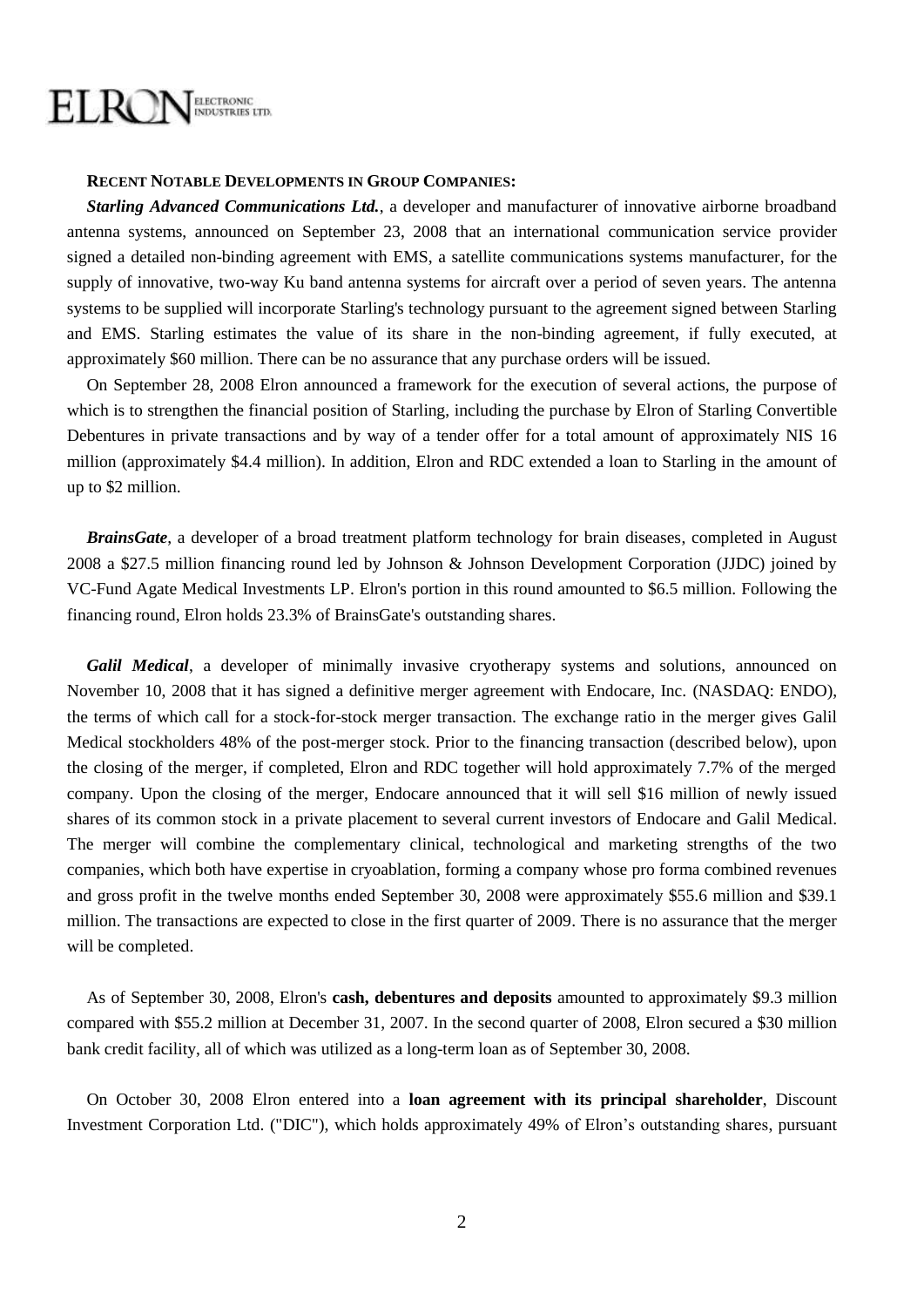## EL RC ELECTRONIC<br>INDUSTRIES LTD.

to which DIC will provide Elron with a loan in an amount equivalent to \$6 million. The granting of the loan is subject to receipt of all required corporate approvals.

**Shareholders' equity** at September 30, 2008, was approximately \$215.4 million, which represented approximately 71% of Elron's total assets, compared to approximately \$265.8 million, representing approximately 89% of Elron's total assets at December 31, 2007.

**Doron Birger, Elron's Chief Executive Officer stated:** "The ongoing global financial crisis and economic downturn create challenges for our young technology group companies, despite the business and technological progress achieved to date. These times require our group companies to keep a tight rein on expenses, while preserving cash, without compromising their long term growth prospects. We, at Elron, are currently reviewing a variety of alternatives to raise the necessary resources in order to support our group companies. As required, we are constantly monitoring our companies and their operating environment and may amend, if necessary, their carrying value should a longer term crisis affect certain companies' valuation or growth prospects. We do, however, remain confident in the long term potential of our group, and will continue to work with our companies to accompany them through this difficult time."

#### **CONFERENCE CALL DETAILS:**

Elron will be hosting a conference call on Thursday, November 13, 2008 at 10:00 am ET (7:00am PT, 3:00pm UK time, 5:00 pm Israel time) to discuss its third quarter 2008 results. To participate, please call one of the following teleconferencing numbers. Please begin placing your calls at least 10 minutes before the conference call commences.

#### **US: 1 866 345 5855, UK: 0 800 404 8418; Israel: 03 918 0609; International: +972 3 918 0609.**

For your convenience, a replay of the call will be available for two days following the call. The replay numbers are: 1 888 326 9310 (US), 0 800 028 6837 (UK) and +972 3 925 5937 (International). A replay of the call will also be available from a link on Elron's website.

#### **ABOUT ELRON ELECTRONIC INDUSTRIES**:

*Elron Electronic Industries Ltd. (TASE & NASDAQ: ELRN), a member of the IDB Holding group, is a leading Israelbased technology holding company directly involved in the long-term performance of its group companies. Elron identifies potential technologies, creates strategic partnerships, secures financing, and recruits highly qualified management teams. Elron's group companies currently comprise a diverse range of publicly-traded and privately held companies primarily in the fields of medical devices, information & communications technology, clean technology and semiconductors. For further information, please visit [www.elron.com](http://www.elron.com/)*

#### **COMPANY CONTACT:**

Rinat Remler, Vice President & CFO Elron Electronic Industries Ltd. Tel. 972-3-607555 elron@elron.net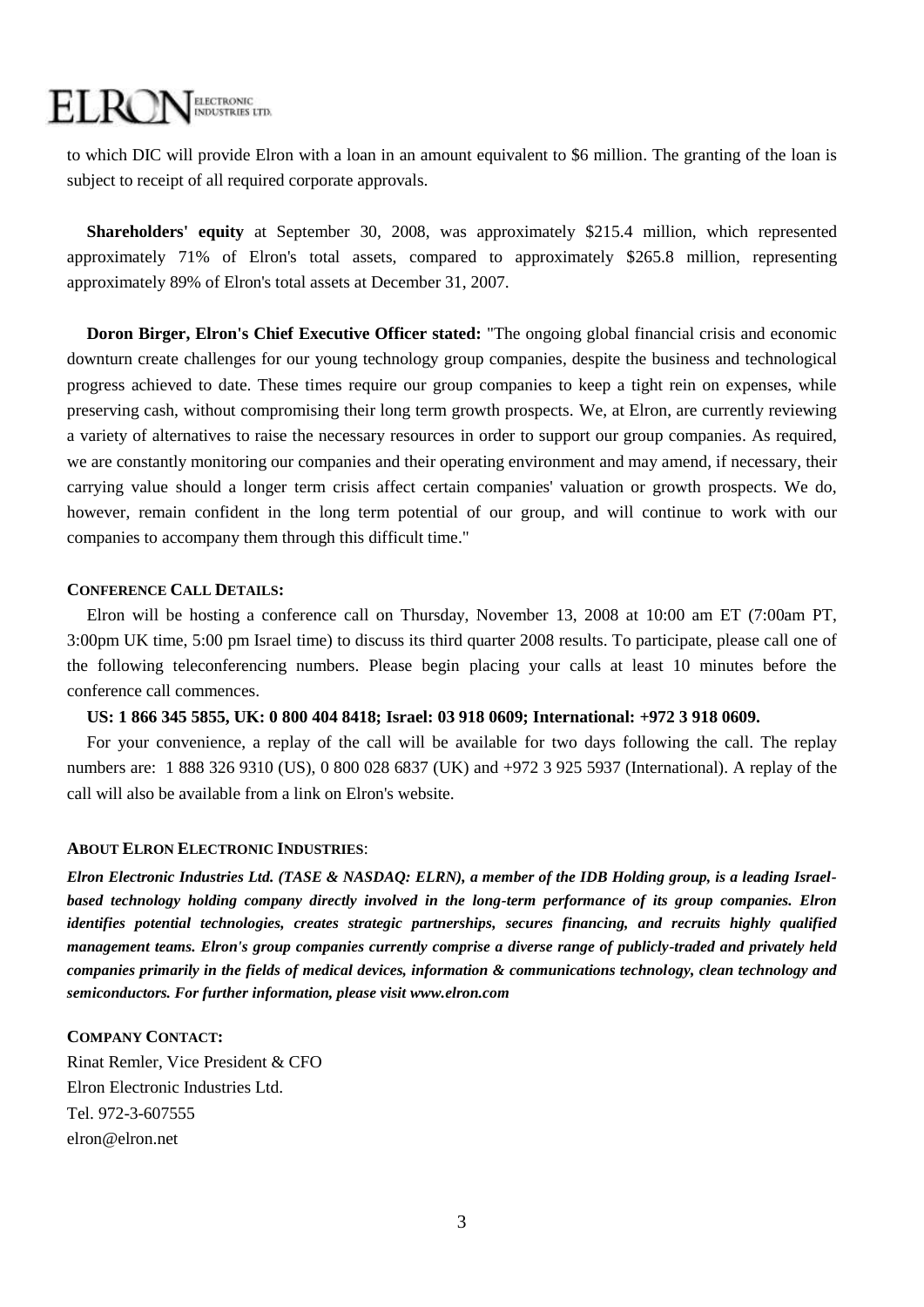## ELECTRONIC<br>INDUSTRIES LTD. ELR

*Any statements in this press release that may be considered forward-looking statements are subject to risks and uncertainties that could cause actual results to differ materially. Actual results may differ from such forward-looking statements due to the risk factors discussed in the Company's Annual Report on Form 20-F and other periodic reports filed by the Company with the Securities and Exchange Commission, which the Company urges investors to consider. The restricted availability of financing for young technology companies, the limited availability of profitable "exits" and the increased volatility in the securities markets may affect our business results and compliance with bank covenants.* 

#### **\*\*\*\* FINANCIAL TABLES FOLLOW \*\*\*\***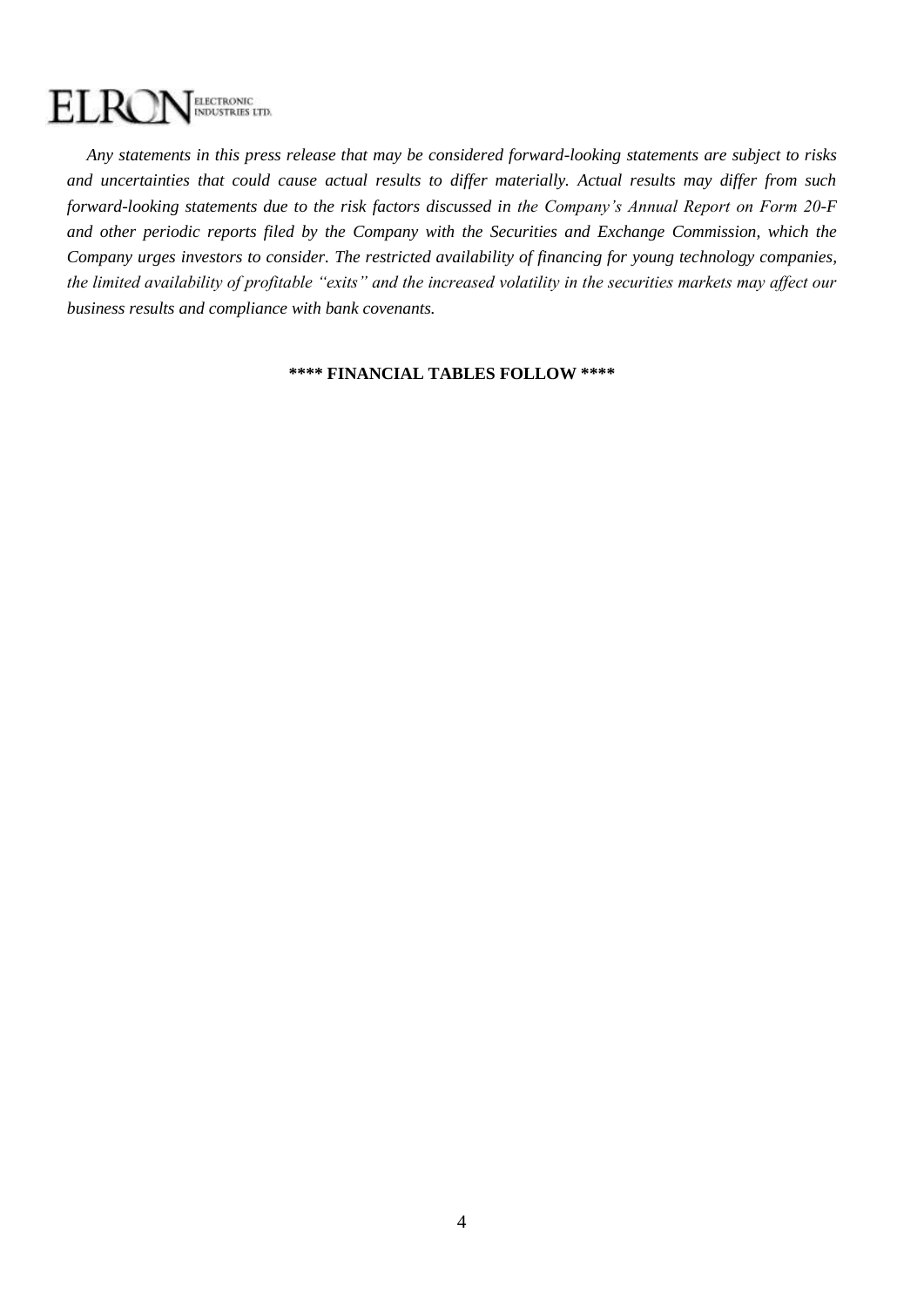

### **ELRON ELECTRONIC INDUSTRIES LTD. AND ITS SUBSIDIARIES**

### **CONDENSED CONSOLIDATED BALANCE SHEETS**

In thousands of U.S. Dollars

|                                                                                                                                                                                             | September 30,<br>2008     |                                  | December 31,<br>2007       |                                     |
|---------------------------------------------------------------------------------------------------------------------------------------------------------------------------------------------|---------------------------|----------------------------------|----------------------------|-------------------------------------|
|                                                                                                                                                                                             |                           | <b>Unaudited</b>                 |                            |                                     |
| <b>ASSETS</b><br>Total current assets                                                                                                                                                       | $\boldsymbol{\mathsf{S}}$ | 46,124                           | $\boldsymbol{\mathcal{S}}$ | 82,406                              |
| <b>INVESTMENTS AND LONG-TERM RECEIVABLES</b><br>Investments in affiliated companies<br>Investments in other companies and long-term receivables<br>Deferred taxes<br>Severance pay deposits |                           | 155,159<br>83,574<br>15<br>3,854 |                            | 131,351<br>73,718<br>2,204<br>1,808 |
| Total long-term assets                                                                                                                                                                      |                           | 242,602                          |                            | 209,081                             |
| PROPERTY AND EQUIPMENT, NET                                                                                                                                                                 |                           | 4,347                            |                            | 1,936                               |
| <b>INTANGIBLE ASSETS</b>                                                                                                                                                                    |                           | 9,328                            |                            | 5,524                               |
| <b>Total assets</b>                                                                                                                                                                         | <sup>8</sup>              | 302,401                          | \$                         | 298,947                             |
| LIABILITIES AND SHAREHOLDERS' EQUITY<br>Total current liabilities                                                                                                                           |                           | \$26,287                         | $\boldsymbol{\mathsf{S}}$  | 21,448                              |
| <b>LONG-TERM LIABILITIES</b><br>Long-term loans from banks and others<br>Accrued severance pay and retirement obligations<br><b>Convertible Debentures</b><br>Deferred taxes                |                           | 33,389<br>4,904<br>7,022         |                            | 2,244<br>2,451<br>373               |
| Total long-term liabilities                                                                                                                                                                 |                           | 45,315                           |                            | 5,068                               |
| MINORITY INTEREST                                                                                                                                                                           |                           | 15,444                           |                            | 6,614                               |
| <b>Total Shareholders' Equity</b>                                                                                                                                                           |                           | 215,355                          |                            | 265,817                             |
| Total liabilities and shareholders' equity                                                                                                                                                  | \$                        | 302,401                          | \$                         | 298,947                             |